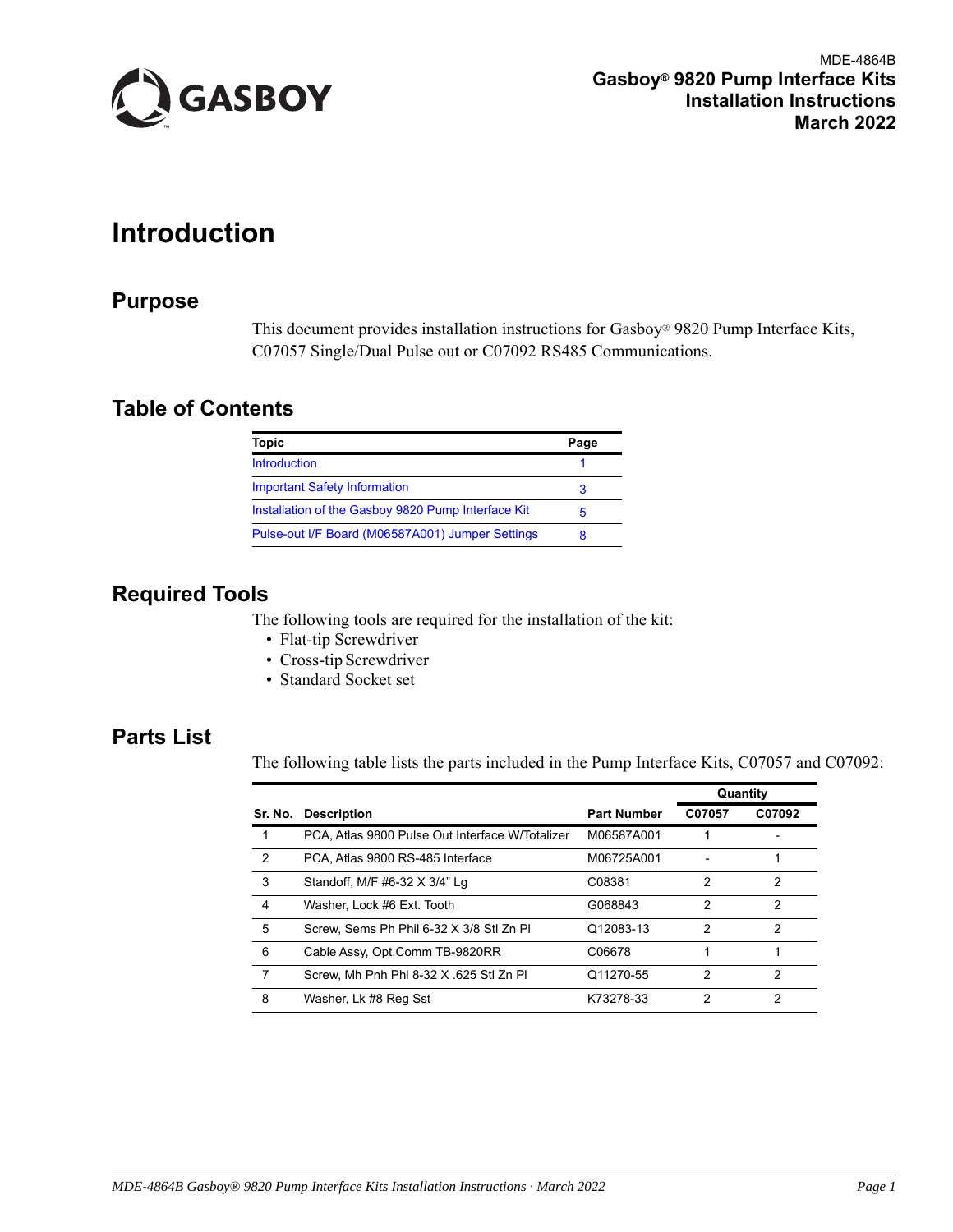# **Related Documents**

| <b>Document</b> |                                                                            |                               |
|-----------------|----------------------------------------------------------------------------|-------------------------------|
| <b>Number</b>   | Title                                                                      | <b>GOLD Library</b>           |
| MDE-4255        | Gasboy's Warranty Policy Statement                                         | Gasboy Atlas Pumps/Dispensers |
| MDE-4331        | Atlas <sup>™</sup> Fuel Systems Installation Manual                        | Gasboy Atlas Pumps/Dispensers |
| MDE-4334        | Atlas Start-up/Service Manual                                              | Gasboy Atlas Pumps/Dispensers |
| MDE-4567        | 9120K & 9820K Series AST Pumps Installation and<br><b>Operation Manual</b> | Gasboy Atlas Pumps/Dispensers |
| MDF-4652        | Atlas 9800 Electronics Field Installation Instructions                     | Gasboy Atlas Pumps/Dispensers |

# **Abbreviations and Acronyms**

| <b>Term</b> | <b>Description</b>                            |
|-------------|-----------------------------------------------|
| DFF         | Diesel Exhaust Fluid                          |
| <b>NEC®</b> | National Flectrical Code                      |
| <b>NFPA</b> | National Fire Protection Association          |
| OSHA        | Occupational Safety and Health Administration |
| <b>PCB</b>  | <b>Printed Circuit Board</b>                  |
| <b>STP</b>  | Submersible Turbine Pump                      |
| TAC.        | <b>Technical Assistance Center</b>            |

# **Warranty**

For information on warranty, refer to *MDE-4255 Gasboy's Warranty Policy Statement*. If you have any warranty-related questions, contact Gasboy's Warranty Department at its Greensboro location.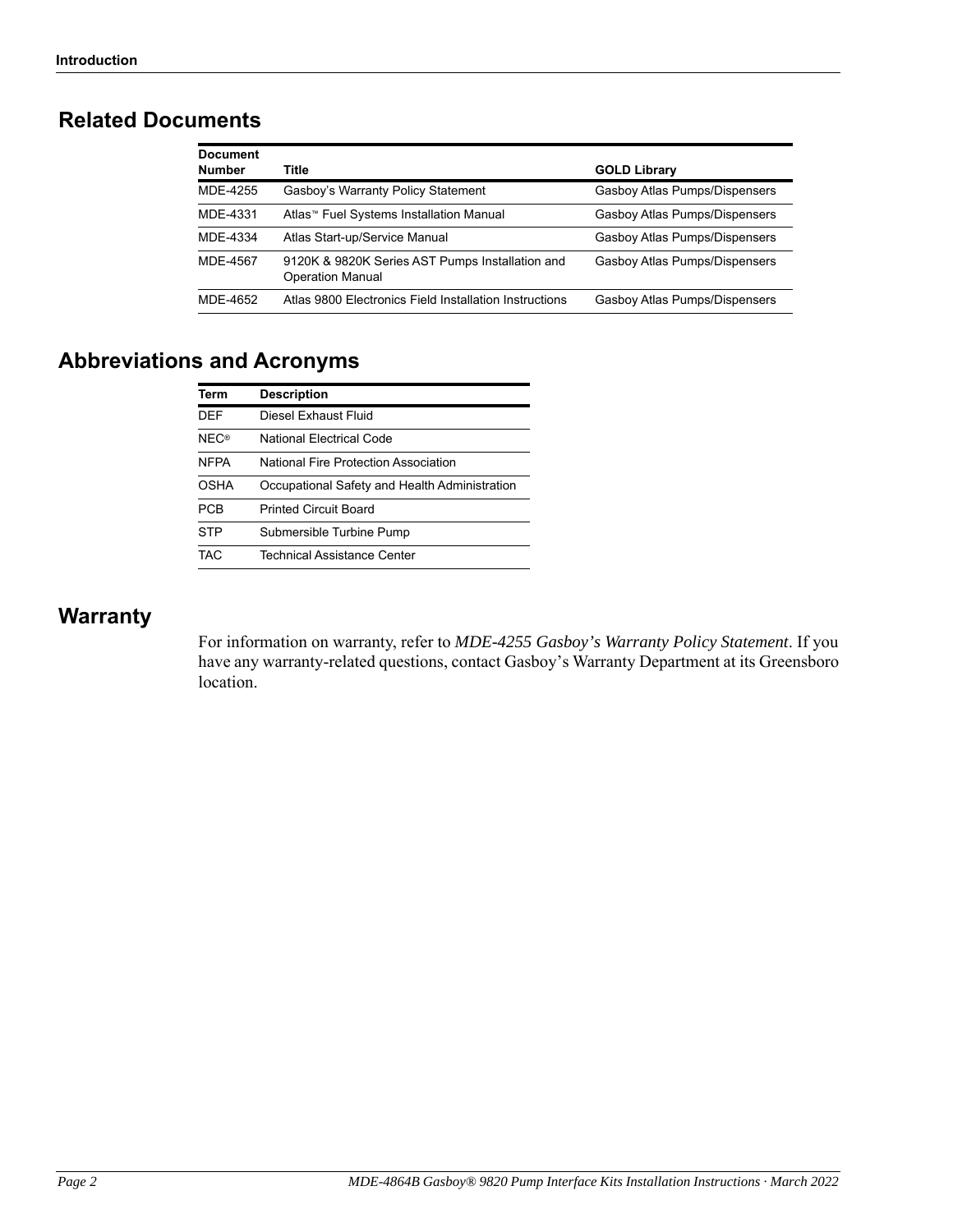# **Important Safety Information**

*Notes: 1) Save this Important Safety Information section in a readily accessible location.*

#### *2) Although DEF is non-flammable, Diesel is flammable. Therefore, for DEF cabinets that are attached to Diesel dispensers, follow all the notes in this section that pertain to flammable fuels.*

This section introduces the hazards and safety precautions associated with installing, inspecting, maintaining, or servicing this product. Before performing any task on this product, read this safety information and the applicable sections in this manual, where additional hazards and safety precautions for your task will be found. Fire, explosion, electrical shock, or pressure release could occur and cause death or serious injury, if these safe service procedures are not followed.

## **Preliminary Precautions**

You are working in a potentially dangerous environment of flammable fuels, vapors, and high voltage or pressures. Only trained or authorized individuals knowledgeable in the related procedures should install, inspect, maintain, or service this equipment.

### **Emergency Total Electrical Shut-Off**

The first and most important information you must know is how to stop all fuel flow to the pump/dispenser and island. Locate the switch or circuit breakers that shut off all power to all fueling equipment, dispensing devices, and Submerged Turbine Pumps (STPs).

# **! ! WARNING**



The EMERGENCY STOP, ALL STOP, and PUMP STOP buttons at the cashier's station WILL NOT shut off electrical power to the pump/dispenser. This means that even if you activate these stops, fuel may continue to flow uncontrolled.

You must use the TOTAL ELECTRICAL SHUT-OFF in the case of an emergency and not the console's ALL STOP and PUMP STOP or similar keys.

## **Total Electrical Shut-Off Before Access**

Any procedure that requires access to electrical components or the electronics of the dispenser requires total electrical shut off of that unit. Understand the function and location of this switch or circuit breaker before inspecting, installing, maintaining, or servicing Gasboy equipment.

## **Evacuating, Barricading, and Shutting Off**

Any procedure that requires access to the pump/dispenser or STPs requires the following actions:



- An evacuation of all unauthorized persons and vehicles from the work area
- Use of safety tape, cones, or barricades at the affected unit(s)
- A total electrical shut-off of the affected unit(s)

## **Read the Manual**

Read, understand, and follow this manual and any other labels or related materials supplied with this equipment. If you do not understand a procedure, call the call a Gasboy Authorized Service Contractor or call the Gasboy Service Center at 1-800-444-5529. It is imperative to your safety and the safety of others to understand the procedures before beginning work.

## **Follow the Regulations**

Applicable information is available in National Fire Protection Association (NFPA) 30A; *Code for Motor Fuel Dispensing Facilities and Repair Garages*, NFPA 70; *National Electrical Code (NEC)*, Occupational Safety and Health Administration (OSHA) regulations and federal, state, and local codes. All these regulations must be followed. Failure to install, inspect, maintain, or service this equipment in accordance with these codes, regulations, and standards may lead to legal citations with penalties or affect the safe use and operation of the equipment. **Replacement Parts**

Use only genuine Gasboy replacement parts and retrofit kits on your pump/dispenser. Using parts other than genuine Gasboy replacement parts could create a safety hazard and violate local regulations.

## **Federal Communications Commission (FCC) Warning**

This equipment has been tested and found to comply with the limits for a Class A digital device pursuant to Part 15 of the FCC Rules. These limits are designed to provide reasonable protection against harmful interference when the equipment is operated in a commercial environment. This equipment generates, uses, and can radiate radio frequency energy, and if not installed and used in accordance with the instruction manual, may cause harmful interference to radio communications. Operation of this equipment in a residential area is likely to cause harmful interference in which case the user will be required to correct the interference at his own expense. Changes or modifications not expressly approved by the manufacturer could void the user's authority to operate this equipment.

# **Safety Symbols and Warning Words**

This section provides important information about warning symbols and boxes.

**Alert Symbol** 



#### These signal words used in this manual and on warning labels tell you the seriousness of particular safety hazards. The precautions below must be followed to prevent death, injury, or damage to the equipment:



**DANGER**: Alerts you to a hazard or unsafe practice which will result in death or serious injury.

**WARNING**: Alerts you to a hazard or unsafe practice that could result in death or serious injury.



**CAUTION** with Alert symbol: Designates a hazard or unsafe practice which may result in minor injury.

**CAUTION** without Alert symbol: Designates a hazard or unsafe practice which may result in property or equipment damage.

# **Working With Fuels and Electrical Energy Prevent Explosions and Fires**

Fuels and their vapors will explode or burn, if ignited. Spilled or leaking fuels cause vapors. Even filling customer tanks will cause potentially dangerous vapors in the vicinity of the dispenser or island.

DEF is non-flammable. Therefore, explosion and fire safety warnings do not apply to DEF lines.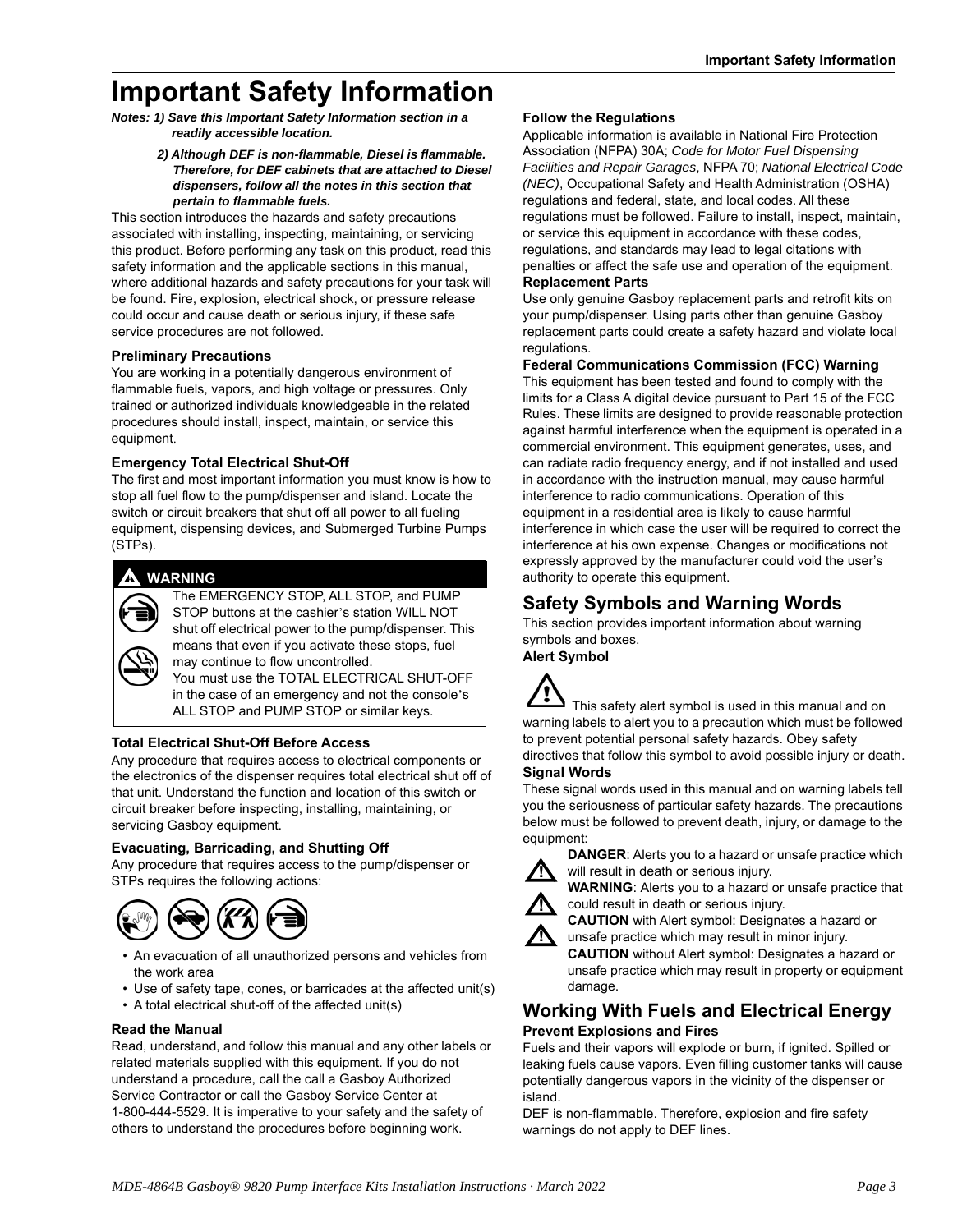#### **Important Safety Information**

#### **No Open Fire**



Open flames from matches, lighters, welding torches or other sources can ignite fuels and their vapors.

#### **No Sparks - No Smoking**



 Sparks from starting vehicles, starting or using power tools, burning cigarettes, cigars or pipes can also ignite fuels and their vapors. Static electricity, including an electrostatic charge on your body, can cause a spark sufficient to ignite fuel vapors. Every time you get out of a vehicle, touch the metal of your vehicle, to discharge any electrostatic charge before you approach the dispenser island.

#### **Working Alone**

It is highly recommended that someone who is capable of rendering first aid be present during servicing. Familiarize yourself with Cardiopulmonary Resuscitation (CPR) methods, if you work with or around high voltages. This information is available from the American Red Cross. Always advise the station personnel about where you will be working, and caution them not to activate power while you are working on the equipment. Use the OSHA Lockout/Tagout procedures. If you are not familiar with this requirement, refer to this information in the service manual and OSHA documentation.

#### **Working With Electricity Safely**

Ensure that you use safe and established practices in working with electrical devices. Poorly wired devices may cause a fire, explosion or electrical shock. Ensure that grounding connections are properly made. Take care that sealing devices and compounds are in place. Ensure that you do not pinch wires when replacing covers. Follow OSHA Lockout/Tagout requirements. Station employees and service contractors need to understand and comply with this program completely to ensure safety while the equipment is down.

#### **Hazardous Materials**

Some materials present inside electronic enclosures may present a health hazard if not handled correctly. Ensure that you clean hands after handling equipment. Do not place any equipment in the mouth

## **! WARNING**

In the event of inclement weather, including snow, ice, or flooding that makes driving conditions dangerous, please avoid servicing units. Always use available door stops to secure upper doors against unwanted/unexpected movement, especially during high winds. If necessary, reschedule service to avoid damage to the equipment. Weather may change unexpectedly; be aware of local weather conditions. During service, if conditions develop making service unsafe, close the unit(s) and proceed to a safe location.

## **! WARNING**

The pump/dispenser contains a chemical known to the State of California to cause cancer.

## **! WARNING**

The pump/dispenser contains a chemical known to the State of California to cause birth defects or other reproductive harm.

for these requirements.



Gilbarco Veeder-Root encourages the recycling of our products. Some products contain electronics, batteries, or other materials that may require special management practices depending on your location. Please refer to your local, state, or country regulations

# **In an Emergency**

### **Inform Emergency Personnel**

Compile the following information and inform emergency personnel:

- Location of accident (for example, address, front/back of building, and so on)
- Nature of accident (for example, possible heart attack, run over by car, burns, and so on)
- Age of victim (for example, baby, teenager, middle-age, elderly)
- Whether or not victim has received first aid (for example, stopped bleeding by pressure, and so on)
- Whether or not a victim has vomited (for example, if swallowed or inhaled something, and so on)

#### **! WARNING**



Gasoline/DEF ingested may cause unconsciousness and burns to internal organs. Do not induce vomiting. Keep airway open.

Oxygen may be needed at scene. Seek medical advice immediately.

### **! WARNING**

DEF generates ammonia gas at higher temperatures. When opening enclosed panels, allow the unit to air out to avoid breathing vapors. If respiratory difficulties develop, move victim away from source of exposure and into fresh air. If symptoms persist, seek medical attention.

# **! WARNING**



Gasoline inhaled may cause unconsciousness and burns to lips, mouth and lungs. Keep airway open.

Seek medical advice immediately.

## **! WARNING**



Gasoline/DEF spilled in eyes may cause burns to eye tissue.

Irrigate eyes with water for approximately 15 minutes.Seek medical advice immediately.

## **! WARNING**



Gasoline/DEF spilled on skin may cause burns. Wash area thoroughly with clear water. Seek medical advice immediately.

## **! WARNING**

DEF is mildly corrosive. Avoid contact with eyes, skin, and clothing. Ensure that eyewash stations and safety showers are close to the work location. Seek medical advice/recommended treatment if DEF spills into eyes.

#### **IMPORTANT**: Oxygen may be needed at scene if gasoline has been ingested or inhaled. Seek medical advice immediately. **Lockout/Tagout**

Lockout/Tagout covers servicing and maintenance of machines and equipment in which the unexpected energization or start-up of the machine(s) or equipment or release of stored energy could cause injury to employees or personnel. Lockout/Tagout applies to all mechanical, hydraulic, chemical, or other energy, but does not cover electrical hazards. Subpart S of 29 CFR Part 1910 - Electrical Hazards, 29 CFR Part 1910.333 contains specific Lockout/Tagout provision for electrical hazards.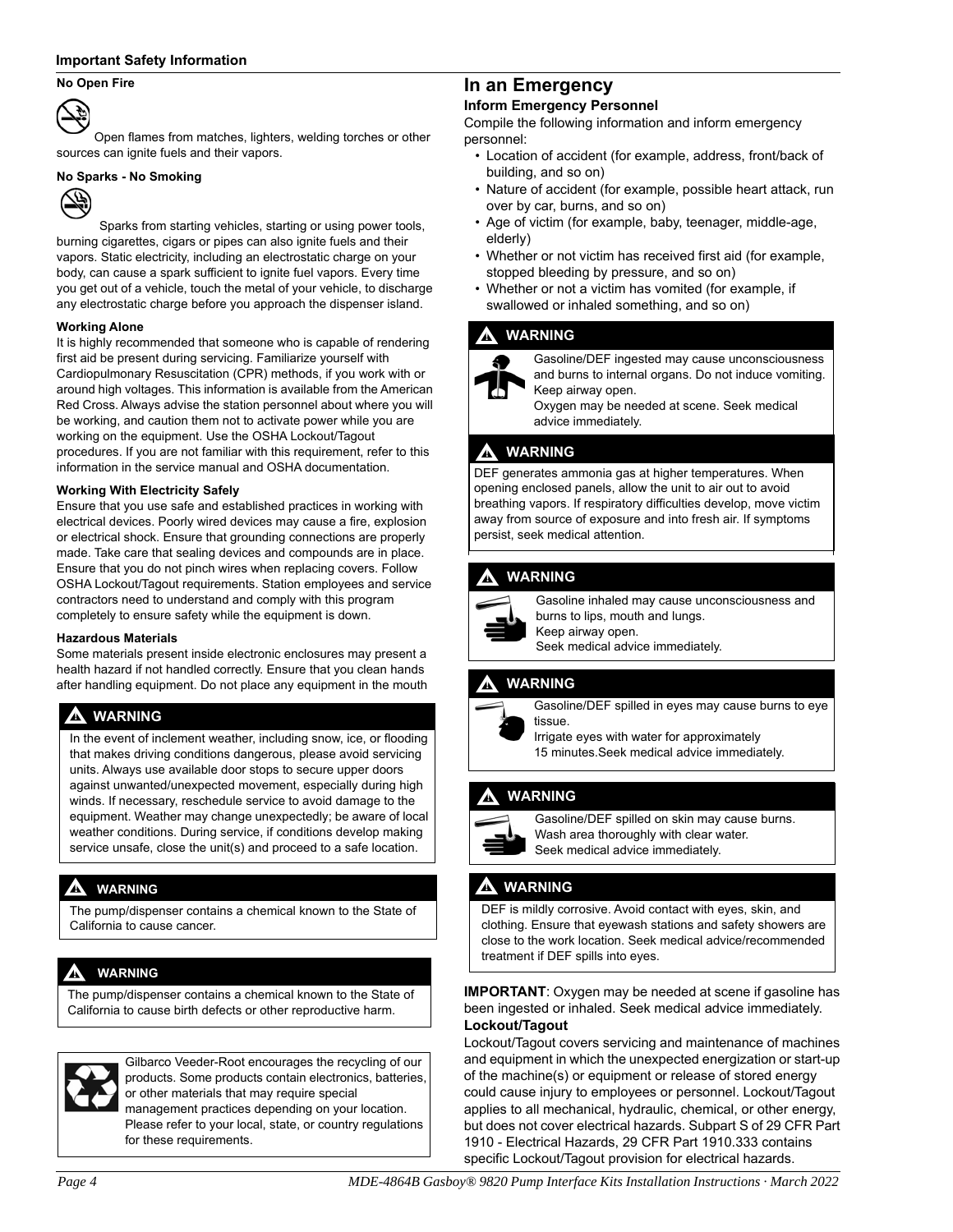# <span id="page-4-0"></span>**Installation of the Gasboy 9820 Pump Interface Kit**

Installing this kit involves DC wiring to the Fuel Management System. Refer to *MDE-4567 9120K & 9820K Series AST Pumps Installation and Operation Manual*, and your Fuel Management System Installation Manual before proceeding.

To install the Gasboy 9820 Pump Interface Kit, proceed as follows:

- **1** Turn off the circuit breakers that supply power to the MICRO and PUMP feeds.
- **2** Unlock the door and loosen the two screws. Tilt the top of the door out, then lift up to remove it.



77

# **Figure 1: Removing the Door**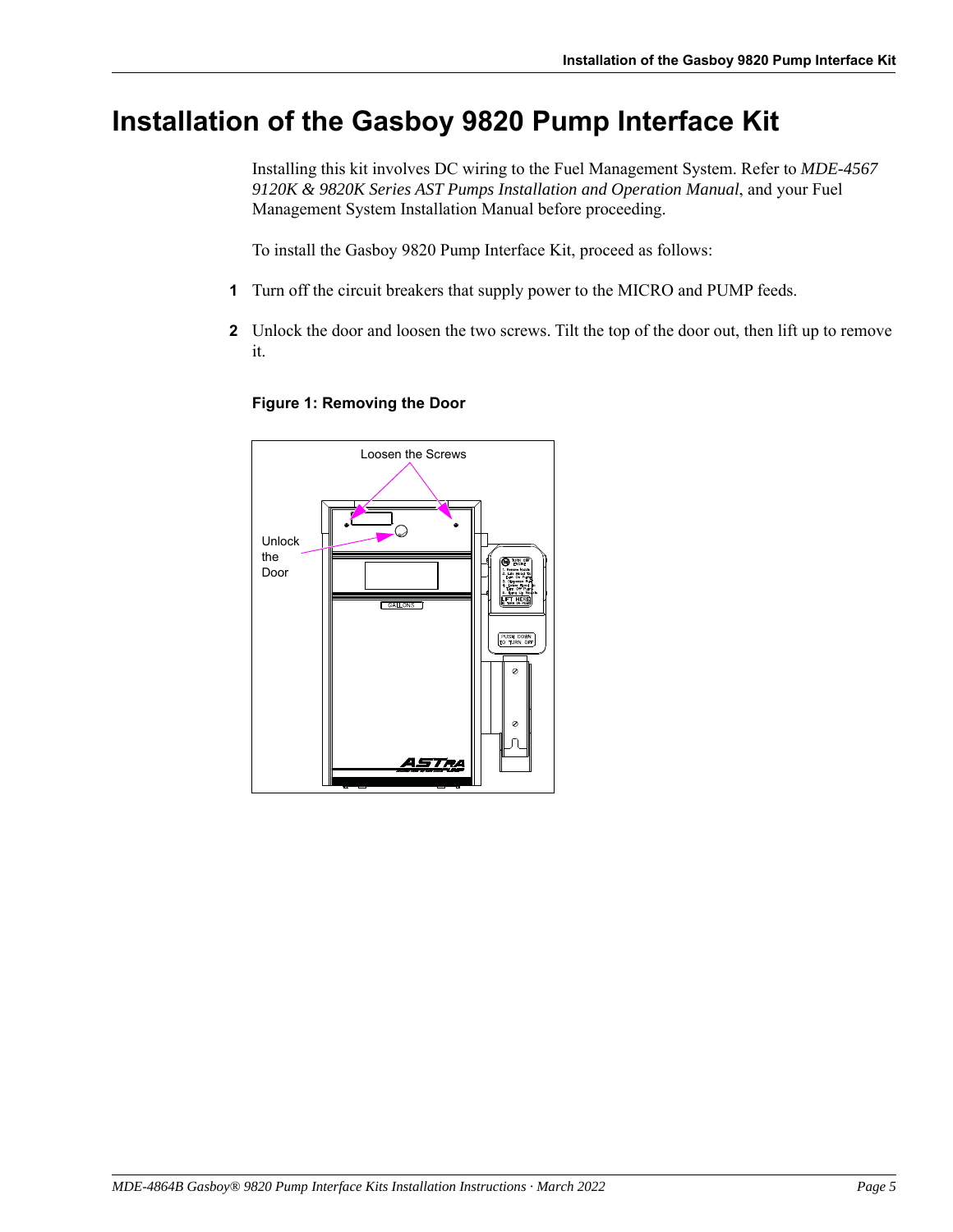**3** Loosen the two screws located on the left and right display support brackets and pivot the Display Assembly down.



# **Figure 2: Relocating the Display Assembly**

- **4** Note down the wiring or tag all the wires that are connected to the terminal blocks. Remove all the wires from the terminal blocks.
- **5** If the model 9820 Pump contains a battery-backed power supply, pull the connector off P1 on the power supply. After a few seconds, reconnect P1.
- **6** Remove the 9820 Chassis from the cabinet.
- **7** Install the PC Board using the #6-32 hardware.



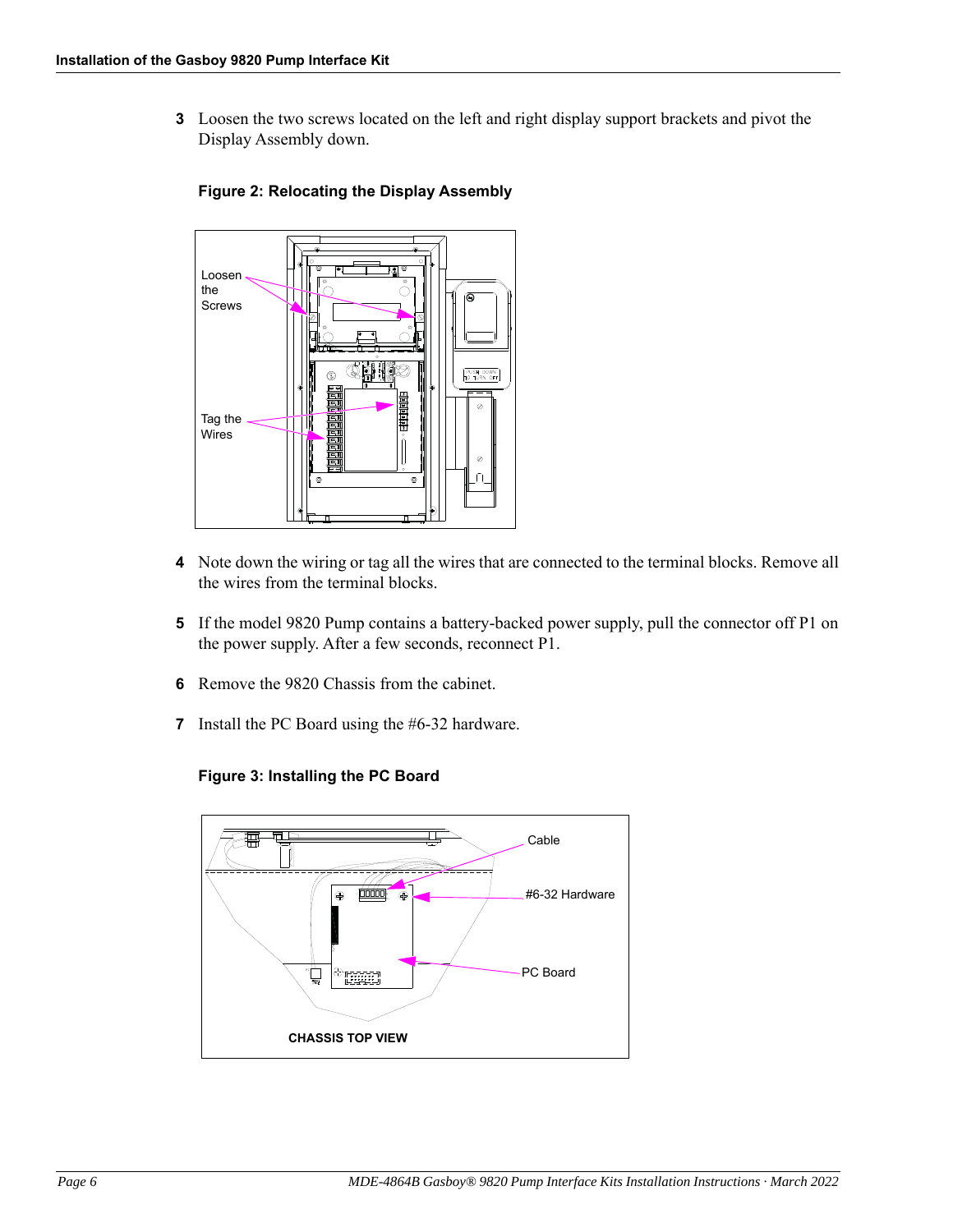**8** Feed the connector end of the cable into the round terminal bracket mounting hole at the bottom-right of the chassis. Position the terminal block with the red wire in position 1. Secure the terminal block using the #8-32 hardware.

# **Figure 4: Installing the Terminal Block**



- **9** Carefully route the cable and install the connector on P1 of the new I/F PC Board.
- **10** Return the chassis to the cabinet.
- **11** Reconnect all the wiring.
- **12** Connect the new field wiring to the new terminal block. For more information refer to *MDE-4567 9120K & 9820K Series AST Pumps Installation and Operation Manual*.
- **13** Turn on the MICRO and FEED circuit breakers.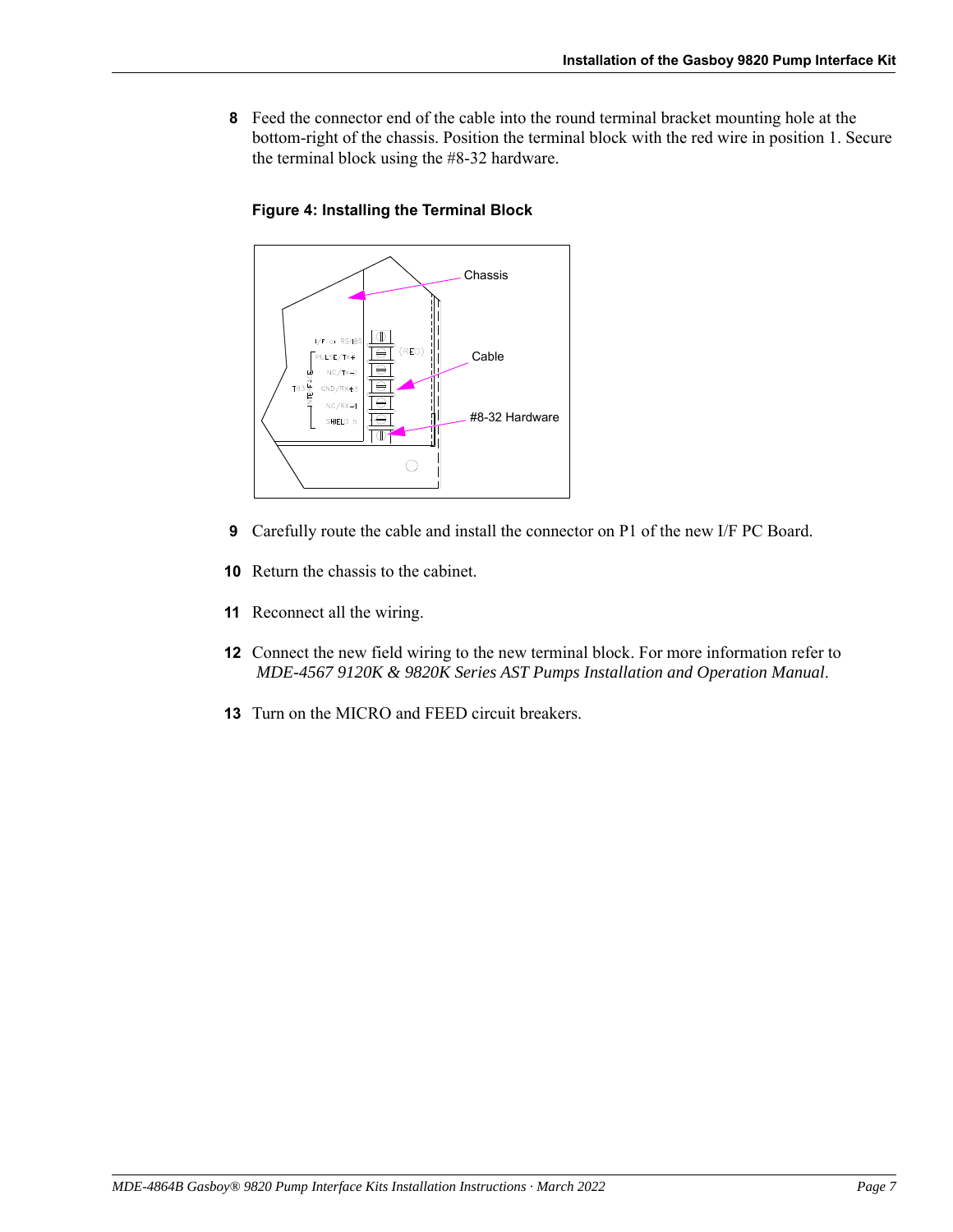# <span id="page-7-0"></span>**Pulse-out I/F Board (M06587A001) Jumper Settings**

# **Jumpers JP1, JP2, and JP3**

This board assembly can be configured for use in one of the following pump/dispenser configurations:

- Dual-channel, Single-hose Pulse-out I/F (see [Figure 5](#page-8-0) on [page 9](#page-8-0)).
- Single-channel, Dual/Single-hose Pulse-out I/F (Refer to *MDE-4567 9120K & 9820K Series AST Pumps Installation and Operation Manual* for the wiring diagram, for models equipped with the old CPU. For models with the new CPU, refer to *MDE-4652 Atlas 9800 Electronics Field Installation Instructions*).

The table below shows the jumper settings and terminal block positions to connect at the bottom of the register, based on the configurations.

Check JP1 - JP3 jumpers and change them, if necessary. The jumper settings must be changed only when power to the pump/dispenser is removed, to protect the circuit that they are connected to.

|                                          | <b>Jumper Settings</b>                                                     |                                              |  |
|------------------------------------------|----------------------------------------------------------------------------|----------------------------------------------|--|
|                                          | Single-channel, Dual/Single-hose<br><b>Pulse-out I/F (Default Setting)</b> | Dual-channel, Single-hose Pulse-out I/F      |  |
| <b>Terminal Block</b><br><b>Position</b> | JP1 Position 1<br><b>JP2 Position 1</b><br>JP3 Open                        | JP1 Position 2<br>JP2 Position 2<br>JP3 Open |  |
| TB3-1                                    | Pulse-out                                                                  | Pulse-out A                                  |  |
| <b>TB3-2</b>                             | No Connection                                                              | Pulse-out B                                  |  |
| TB3-3                                    | Return                                                                     | Return A                                     |  |
| <b>TB3-4</b>                             | No Connection                                                              | <b>Return B</b>                              |  |

In the model 9820 Pump, the P3 Connector is not connected.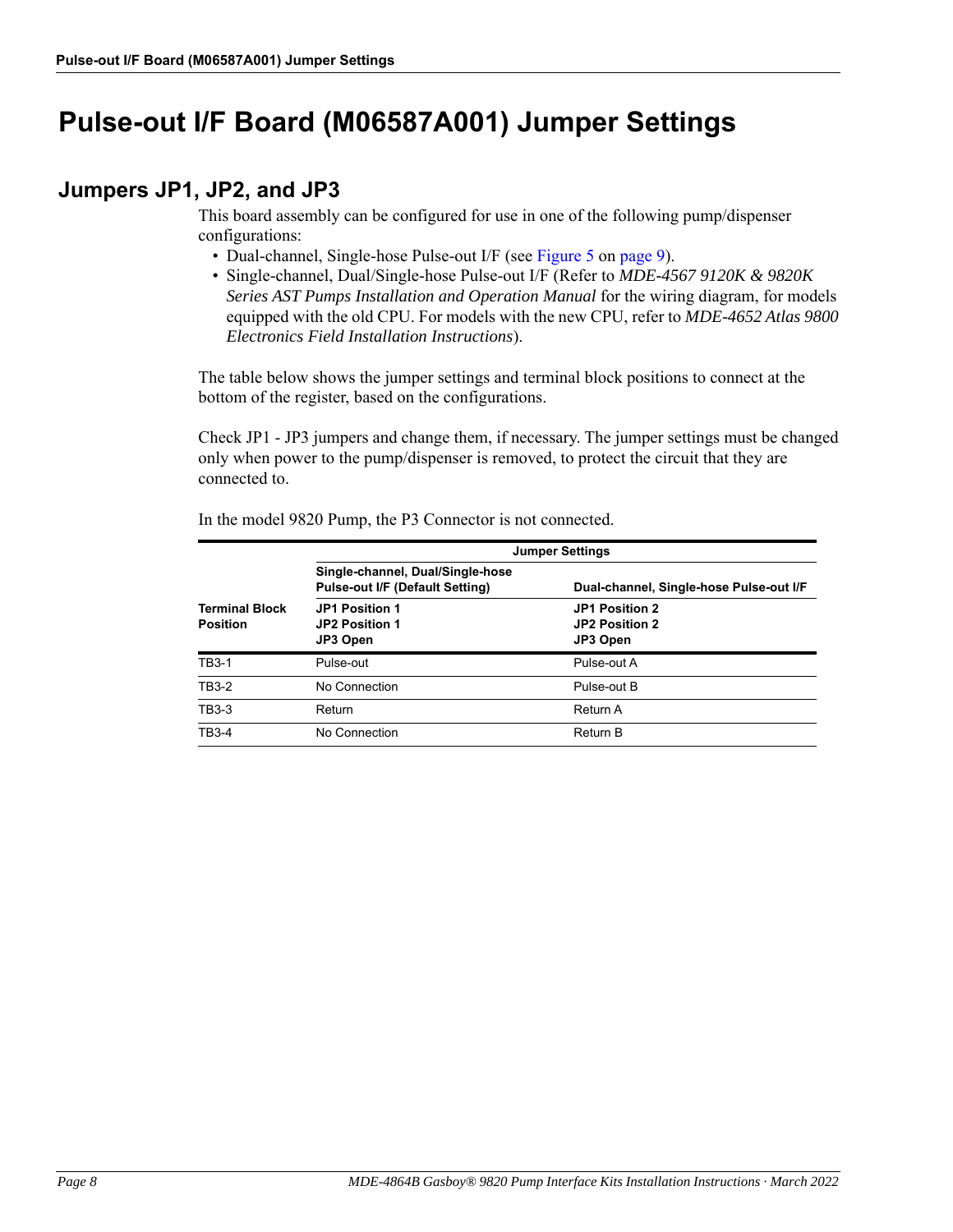# **Jumpers JP4 and JP5**

When this board is used in a model 9820 Pump/Dispenser, jumpers JP4 and JP5 are set to the Q/A position.

[Figure 5](#page-8-0) illustrates the proper output for using a Pump I/F Board (M06587A001), jumpered to provide two isolated pulse outputs from a single pulser.

<span id="page-8-0"></span>



- *Notes: 1) All wiring and conduit runs must conform with all building/fire codes, all Federal, State, and Local codes, National Electrical Code, (NFPA 70), NFPA 30, and Automotive and Marine Service Station Code (NFPA 30A) codes and regulations. Canadian users must also comply with the Canadian Electrical Code.*
	- *2) Refer to MDE-4567 9120K & 9820K Series AST Pumps Installation and Operation Manual or MDE-4652 Atlas 9800 Electronics Field Installation Instructions for complete installation instructions.*